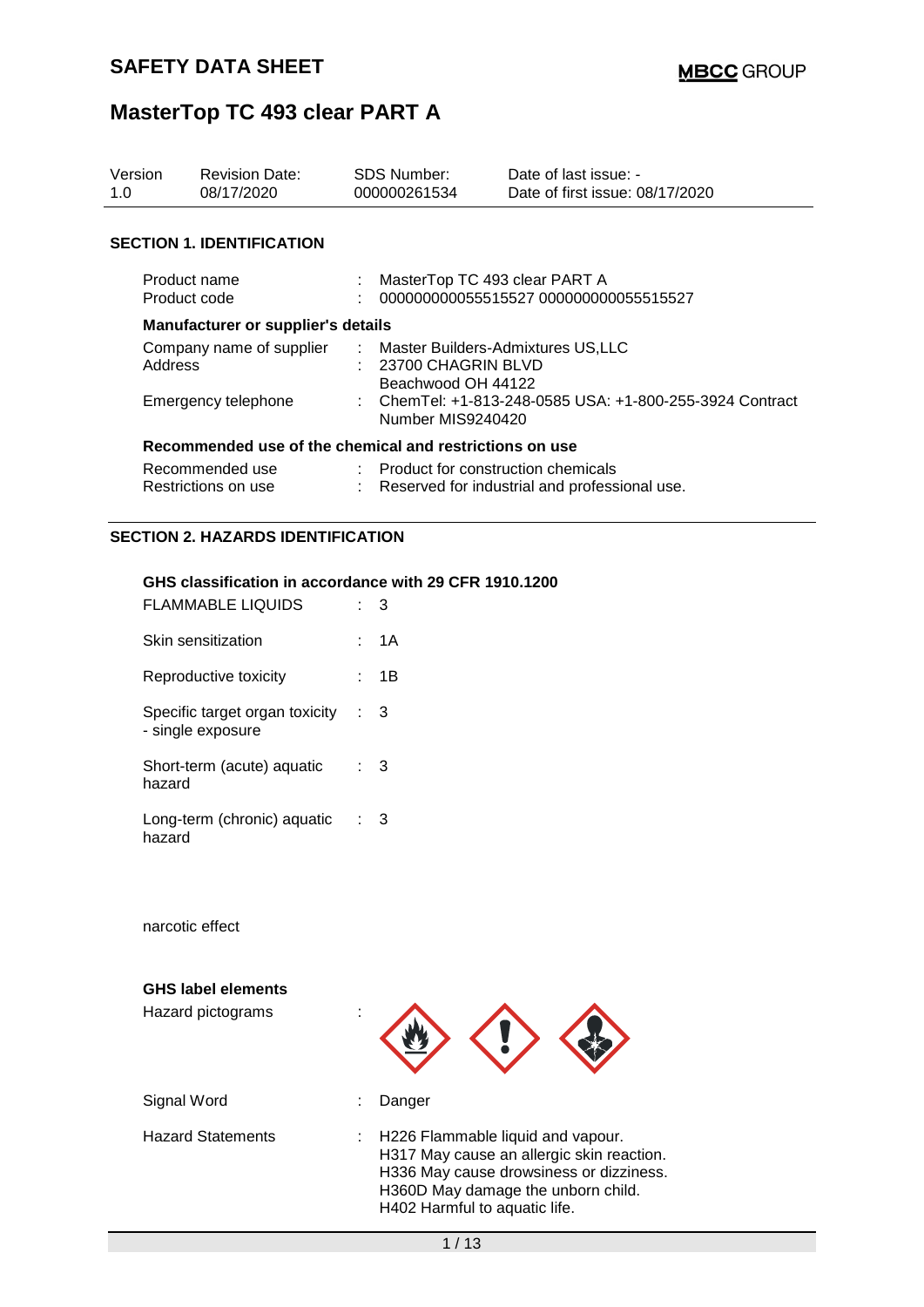| Version<br>1.0                  | <b>Revision Date:</b><br>08/17/2020        | SDS Number:<br>000000261534                                                                     | Date of last issue: -<br>Date of first issue: 08/17/2020                                                                                                                                                                                                                                                                                                                                                                                                                                                                                                                                                                                                                                                                                             |  |
|---------------------------------|--------------------------------------------|-------------------------------------------------------------------------------------------------|------------------------------------------------------------------------------------------------------------------------------------------------------------------------------------------------------------------------------------------------------------------------------------------------------------------------------------------------------------------------------------------------------------------------------------------------------------------------------------------------------------------------------------------------------------------------------------------------------------------------------------------------------------------------------------------------------------------------------------------------------|--|
|                                 |                                            |                                                                                                 | H412 Harmful to aquatic life with long lasting effects.                                                                                                                                                                                                                                                                                                                                                                                                                                                                                                                                                                                                                                                                                              |  |
| <b>Precautionary Statements</b> |                                            | ×,<br><b>Prevention:</b><br>face protection.<br>and understood.<br>equipment.<br>the workplace. | P280 Wear protective gloves/ protective clothing/ eye protection/<br>P261 Avoid breathing dust/ fume/ gas/ mist/ vapours/ spray.<br>P271 Use only outdoors or in a well-ventilated area.<br>P210 Keep away from heat, hot surfaces, sparks, open flames<br>and other ignition sources. No smoking.<br>P273 Avoid release to the environment.<br>P201 Obtain special instructions before use.<br>P243 Take action to prevent static discharges.<br>P202 Do not handle until all safety precautions have been read<br>P241 Use explosion-proof [electrical/ ventilating/ lighting/ .?]<br>P272 Contaminated work clothing should not be allowed out of<br>P240 Ground and bond container and receiving equipment.<br>P242 Use only non-sparking tools. |  |
|                                 |                                            | <b>Response:</b><br>CENTER/ doctor.<br>keep comfortable for breathing.<br>reuse.                | P308 + P311 IF exposed or concerned: Call a POISON<br>P304 + P340 IF INHALED: Remove person to fresh air and<br>P303 + P361 + P353 IF ON SKIN (or hair): Take off immediately<br>all contaminated clothing. Rinse skin with water/ shower.<br>P362 + P364 Take off contaminated clothing and wash it before<br>P370 + P378 In case of fire: Use water spray, alcohol-resistant<br>foam, dry chemical or carbon dioxide to extinguish.                                                                                                                                                                                                                                                                                                                |  |
|                                 |                                            | Storage:<br>P405 Store locked up.                                                               | P233 Keep container tightly closed<br>P403 + P235 Store in a well-ventilated place. Keep cool.                                                                                                                                                                                                                                                                                                                                                                                                                                                                                                                                                                                                                                                       |  |
|                                 |                                            | Disposal:<br>waste collection point.                                                            | P501 Dispose of contents/container to appropriate hazardous                                                                                                                                                                                                                                                                                                                                                                                                                                                                                                                                                                                                                                                                                          |  |
|                                 | <b>Other hazards</b><br>No data available. |                                                                                                 |                                                                                                                                                                                                                                                                                                                                                                                                                                                                                                                                                                                                                                                                                                                                                      |  |

#### Chemical nature : No data available.

#### **Components**

| Chemical name                  | ICAS-No.    | Concentration (% w/w) |
|--------------------------------|-------------|-----------------------|
| In-Butyl acetate               | 123-86-4    | $>= 10 - 15$          |
| $bis(1,2,2,6,6-pentamethyl-4-$ | 141556-26-7 | $>= 0.3 - 1$          |
| piperidyl)sebacate             |             |                       |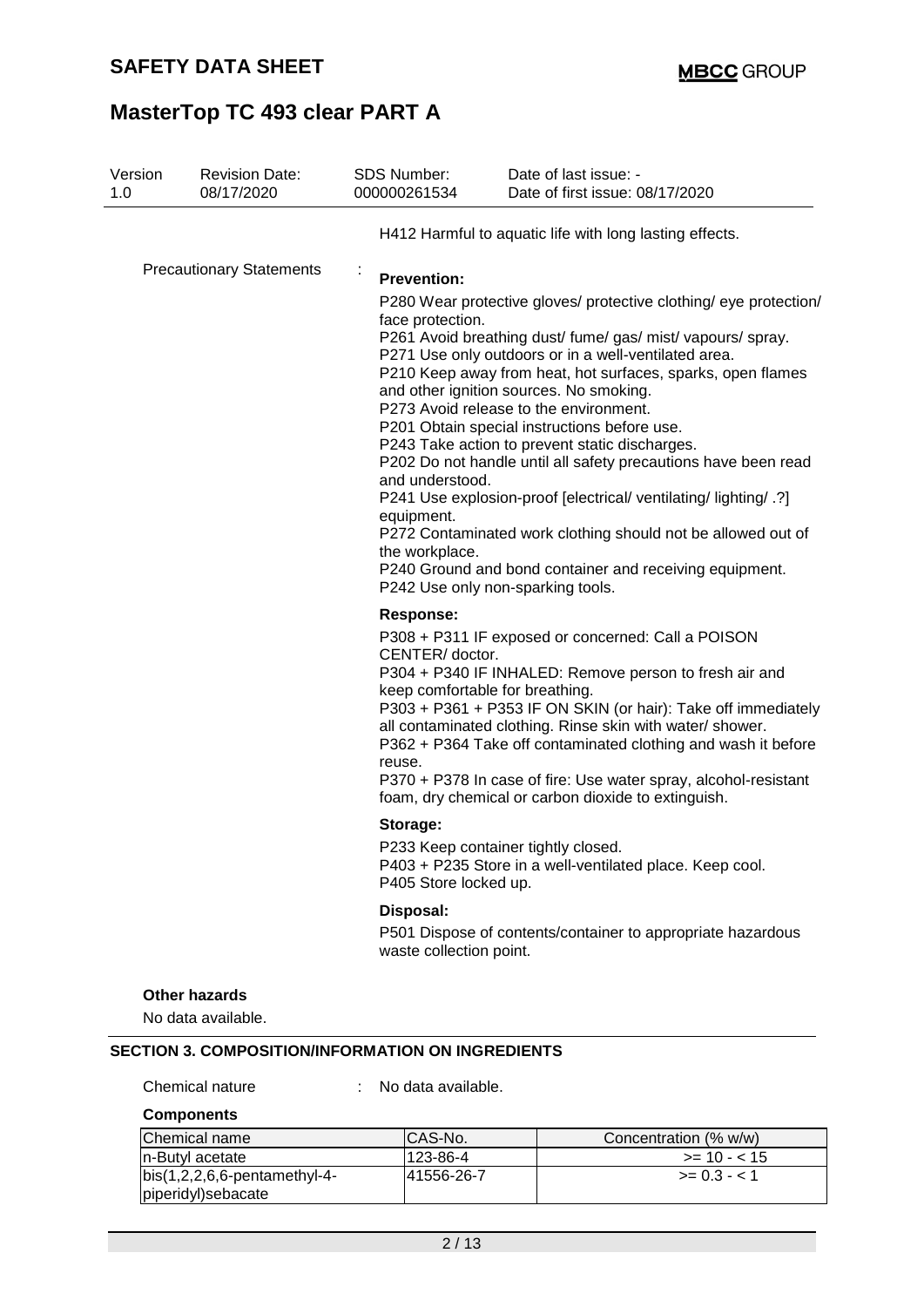| Version<br>1.0 | <b>Revision Date:</b><br>08/17/2020                   | SDS Number:<br>000000261534 | Date of last issue: -<br>Date of first issue: 08/17/2020 |
|----------------|-------------------------------------------------------|-----------------------------|----------------------------------------------------------|
|                | Methyl 1,2,2,6,6-pentamethyl-4-<br>piperidyl sebacate | 82919-37-7                  | $>= 0 - 0.2$                                             |
|                | 2-methoxypropyl acetate                               | 70657-70-4                  | $>= 0 - 0.2$                                             |
|                |                                                       |                             |                                                          |

#### **SECTION 4. FIRST AID MEASURES**

| General advice                                                                          | Move out of dangerous area.<br>Show this material safety data sheet to the doctor in attend-<br>ance.<br>Do not leave the victim unattended.                                                                          |
|-----------------------------------------------------------------------------------------|-----------------------------------------------------------------------------------------------------------------------------------------------------------------------------------------------------------------------|
| If inhaled                                                                              | Consult a physician after significant exposure.<br>If unconscious, place in recovery position and seek medical<br>advice.                                                                                             |
| In case of skin contact                                                                 | If on skin, rinse well with water.<br>If on clothes, remove clothes.                                                                                                                                                  |
| In case of eye contact                                                                  | Flush eyes with water as a precaution.<br>Remove contact lenses.<br>Protect unharmed eye.<br>Keep eye wide open while rinsing.<br>If eye irritation persists, consult a specialist.                                   |
| If swallowed                                                                            | Keep respiratory tract clear.<br>Do not give milk or alcoholic beverages.<br>Never give anything by mouth to an unconscious person.<br>If symptoms persist, call a physician.<br>Take victim immediately to hospital. |
| Most important symptoms<br>and effects, both acute and<br>delayed<br>Notes to physician | May cause an allergic skin reaction.<br>May cause drowsiness or dizziness.<br>May damage the unborn child.<br>Treat symptomatically.                                                                                  |

#### **SECTION 5. FIRE-FIGHTING MEASURES**

| Suitable extinguishing media :                      | Water spray<br>Foam<br>Dry powder<br>Carbon dioxide (CO2)                                                                                                                                                                                                                                                                                                                                |
|-----------------------------------------------------|------------------------------------------------------------------------------------------------------------------------------------------------------------------------------------------------------------------------------------------------------------------------------------------------------------------------------------------------------------------------------------------|
| Unsuitable extinguishing<br>media                   | : High volume water jet                                                                                                                                                                                                                                                                                                                                                                  |
| Specific hazards during fire<br>fighting            | Do not allow run-off from fire fighting to enter drains or water<br>courses.                                                                                                                                                                                                                                                                                                             |
| Further information                                 | Collect contaminated fire extinguishing water separately. This<br>must not be discharged into drains.<br>Fire residues and contaminated fire extinguishing water must<br>be disposed of in accordance with local regulations.<br>For safety reasons in case of fire, cans should be stored sepa-<br>rately in closed containments.<br>Use a water spray to cool fully closed containers. |
| Special protective equipment :<br>for fire-fighters | Wear self-contained breathing apparatus for firefighting if nec-<br>essary.                                                                                                                                                                                                                                                                                                              |

#### **SECTION 6. ACCIDENTAL RELEASE MEASURES**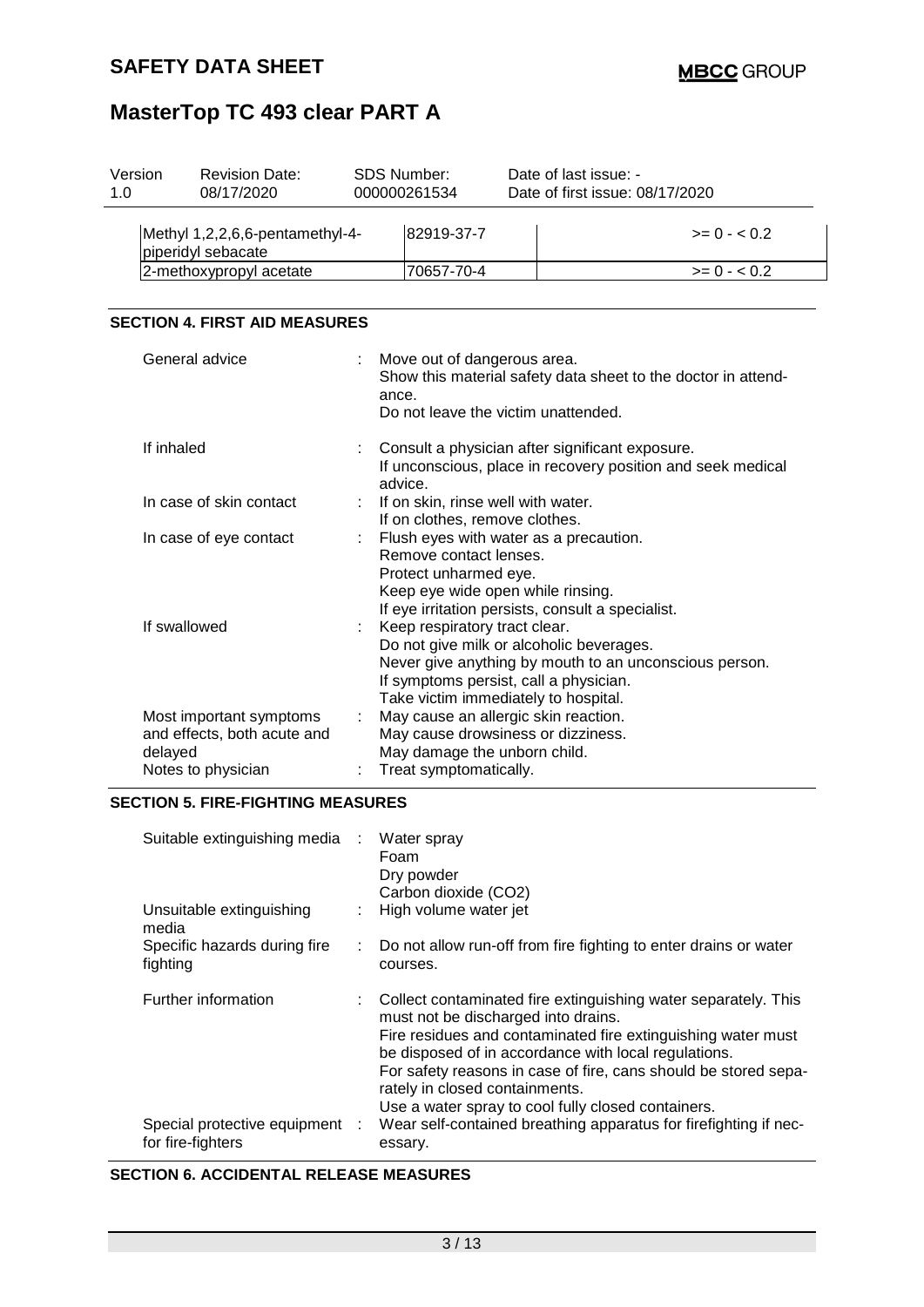| Version<br>1.0 | <b>Revision Date:</b><br>08/17/2020                                             |    | SDS Number:<br>000000261534                                                                                | Date of last issue: -<br>Date of first issue: 08/17/2020                                                                                                                                                                                     |
|----------------|---------------------------------------------------------------------------------|----|------------------------------------------------------------------------------------------------------------|----------------------------------------------------------------------------------------------------------------------------------------------------------------------------------------------------------------------------------------------|
|                | Personal precautions, protec- :<br>tive equipment and emer-<br>gency procedures |    | Use personal protective equipment.<br>Remove all sources of ignition.<br>Evacuate personnel to safe areas. | Beware of vapors accumulating to form explosive concentra-<br>tions. Vapors can accumulate in low areas.                                                                                                                                     |
|                | <b>Environmental precautions</b>                                                | ÷. | respective authorities.                                                                                    | Prevent product from entering drains.<br>Prevent further leakage or spillage if safe to do so.<br>If the product contaminates rivers and lakes or drains inform                                                                              |
|                | Methods and materials for<br>containment and cleaning up                        |    |                                                                                                            | Contain spillage, and then collect with non-combustible ab-<br>sorbent material, (e.g. sand, earth, diatomaceous earth, ver-<br>miculite) and place in container for disposal according to local<br>/ national regulations (see section 13). |

#### **SECTION 7. HANDLING AND STORAGE**

| Advice on protection against<br>fire and explosion |   | Do not spray on a naked flame or any incandescent material.<br>Take necessary action to avoid static electricity discharge<br>(which might cause ignition of organic vapors).<br>Keep away from open flames, hot surfaces and sources of<br>ignition.                                                                                                                                                                                                                                                                                                                                                                                                                                                                                                                 |
|----------------------------------------------------|---|-----------------------------------------------------------------------------------------------------------------------------------------------------------------------------------------------------------------------------------------------------------------------------------------------------------------------------------------------------------------------------------------------------------------------------------------------------------------------------------------------------------------------------------------------------------------------------------------------------------------------------------------------------------------------------------------------------------------------------------------------------------------------|
| Advice on safe handling                            |   | Avoid formation of aerosol.<br>Do not breathe vapors/dust.<br>Avoid exposure - obtain special instructions before use.<br>Avoid contact with skin and eyes.<br>For personal protection see section 8.<br>Smoking, eating and drinking should be prohibited in the ap-<br>plication area.<br>Take precautionary measures against static discharges.<br>Provide sufficient air exchange and/or exhaust in work rooms.<br>Open drum carefully as content may be under pressure.<br>Dispose of rinse water in accordance with local and national<br>regulations.<br>Persons susceptible to skin sensitization problems or asthma,<br>allergies, chronic or recurrent respiratory disease should not<br>be employed in any process in which this mixture is being<br>used. |
| Conditions for safe storage                        |   | no smoking<br>Keep container tightly closed in a dry and well-ventilated<br>place.<br>Containers which are opened must be carefully resealed and<br>kept upright to prevent leakage.<br>Observe label precautions.<br>Electrical installations / working materials must comply with<br>the technological safety standards.                                                                                                                                                                                                                                                                                                                                                                                                                                            |
| Further information on stor-<br>age conditions     | ÷ | Keep container tightly closed and in a well-ventilated place.<br>Keep away from heat.<br>Avoid all sources of ignition: heat, sparks, open flame.                                                                                                                                                                                                                                                                                                                                                                                                                                                                                                                                                                                                                     |
| Materials to avoid                                 |   | Segregate from foods and animal feeds.                                                                                                                                                                                                                                                                                                                                                                                                                                                                                                                                                                                                                                                                                                                                |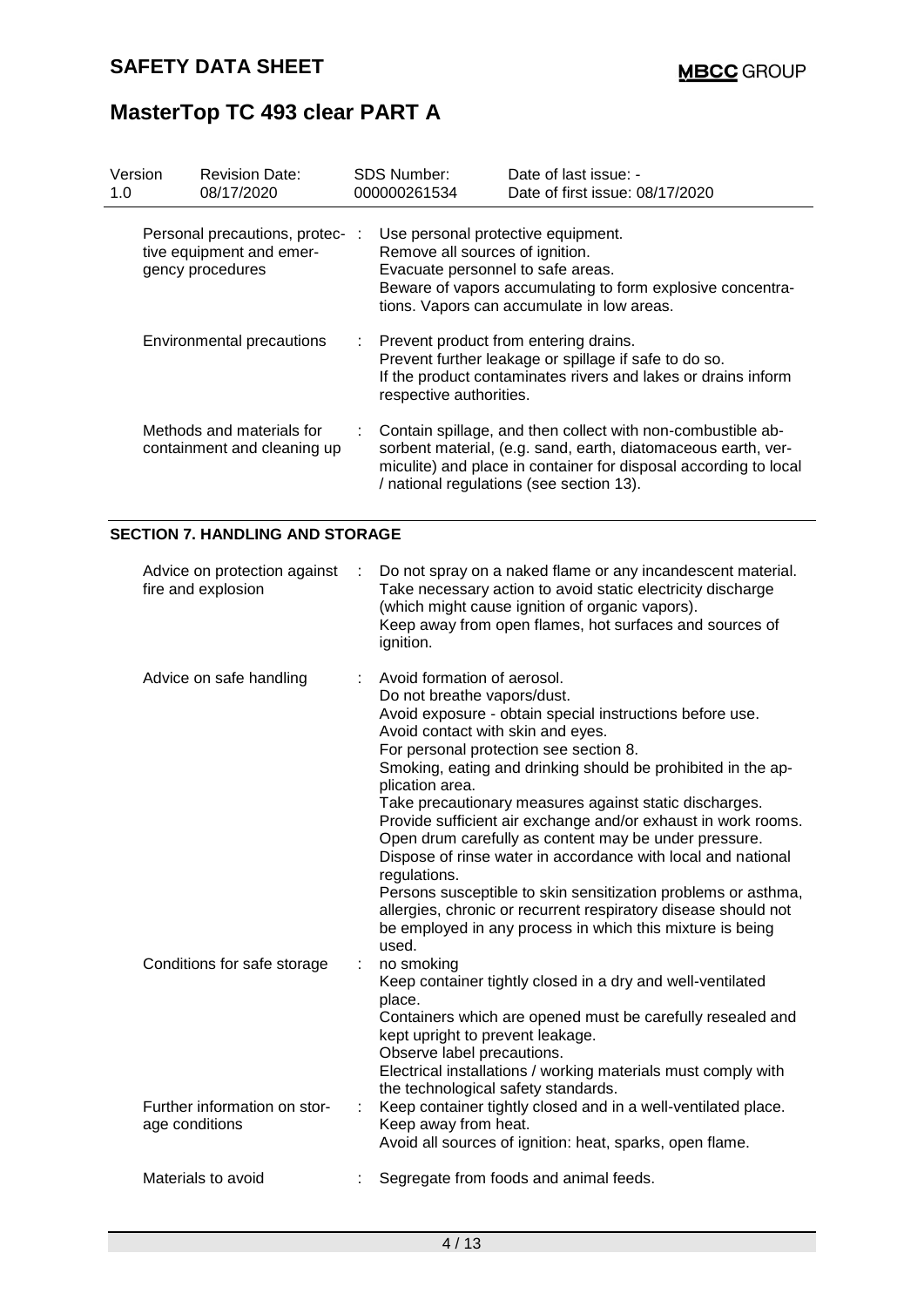### **SAFETY DATA SHEET**

## **MasterTop TC 493 clear PART A**

| Version | <b>Revision Date:</b>                             | SDS Number:                    | Date of last issue: -           |
|---------|---------------------------------------------------|--------------------------------|---------------------------------|
| 1.0     | 08/17/2020                                        | 000000261534                   | Date of first issue: 08/17/2020 |
|         | For the second service state of the service state | الملمان ويتمر والملواط المنابذ |                                 |

age stability

Further information on stor-: No data available

#### **SECTION 8. EXPOSURE CONTROLS/PERSONAL PROTECTION**

#### **Ingredients with workplace control parameters**

| Components      | CAS-No.  | Value type             | Control parame-      | <b>Basis</b>     |
|-----------------|----------|------------------------|----------------------|------------------|
|                 |          |                        |                      |                  |
|                 |          | (Form of               | ters / Permissible   |                  |
|                 |          | exposure)              | concentration        |                  |
| n-Butyl acetate | 123-86-4 | <b>STEL value</b>      | $150$ ppm            | <b>ACGIHTLV</b>  |
|                 |          | <b>TWA value</b>       | 50 ppm               | <b>ACGIHTLV</b>  |
|                 |          | <b>REL</b> value       | 150 ppm              | <b>NIOSH</b>     |
|                 |          |                        | 710 mg/m3            |                  |
|                 |          | <b>STEL value</b>      | 200 ppm              | <b>NIOSH</b>     |
|                 |          |                        | 950 mg/m3            |                  |
|                 |          | PEL                    | 150 ppm              | 29 CFR           |
|                 |          |                        | 710 mg/m3            | 1910.1000        |
|                 |          |                        |                      | (Table Z-1)      |
|                 |          | STEL value             | 200 ppm              | <b>29 CFR</b>    |
|                 |          |                        | 950 mg/m3            | 1910.1000        |
|                 |          |                        |                      | $(Table Z-1-A)$  |
|                 |          | <b>TWA value</b>       | $\overline{1}50$ ppm | 29 CFR           |
|                 |          |                        | 710 mg/m3            | 1910.1000        |
|                 |          |                        |                      | (Table Z-1-A)    |
|                 |          | <b>TWA</b>             | 150 ppm              | <b>NIOSH REL</b> |
|                 |          |                        | 710 mg/m3            |                  |
|                 |          | $\overline{\text{ST}}$ | 200 ppm              | <b>NIOSH REL</b> |
|                 |          |                        | 950 mg/m3            |                  |
|                 |          | <b>TWA</b>             | 150 ppm              | OSHA Z-1         |
|                 |          |                        | 710 mg/m3            |                  |
|                 |          | <b>TWA</b>             | 150 ppm              | OSHA P0          |
|                 |          |                        | 710 mg/m3            |                  |
|                 |          | <b>STEL</b>            | 200 ppm              | OSHA P0          |
|                 |          |                        | 950 mg/m3            |                  |
|                 |          | <b>TWA</b>             | 50 ppm               | <b>ACGIH</b>     |
|                 |          | <b>STEL</b>            | 150 ppm              | <b>ACGIH</b>     |

**Engineering measures** : No applicable information available.

#### **Personal protective equipment**

| Respiratory protection   | : Wear a NIOSH-certified (or equivalent) organic va-<br>pour/particulate respirator.                                                                    |
|--------------------------|---------------------------------------------------------------------------------------------------------------------------------------------------------|
| Hand protection          |                                                                                                                                                         |
| <b>Remarks</b>           | : The suitability for a specific workplace should be discussed<br>with the producers of the protective gloves.                                          |
| Eye protection           | : Eye wash bottle with pure water<br>Tightly fitting safety goggles                                                                                     |
| Skin and body protection | : Impervious clothing<br>Choose body protection according to the amount and con-<br>centration of the dangerous substance at the work place.            |
| Protective measures      | : Avoid inhalation of dusts/mists/vapours.<br>Avoid contact with the skin, eyes and clothing.<br>Avoid prolonged and/or repeated contact with the skin. |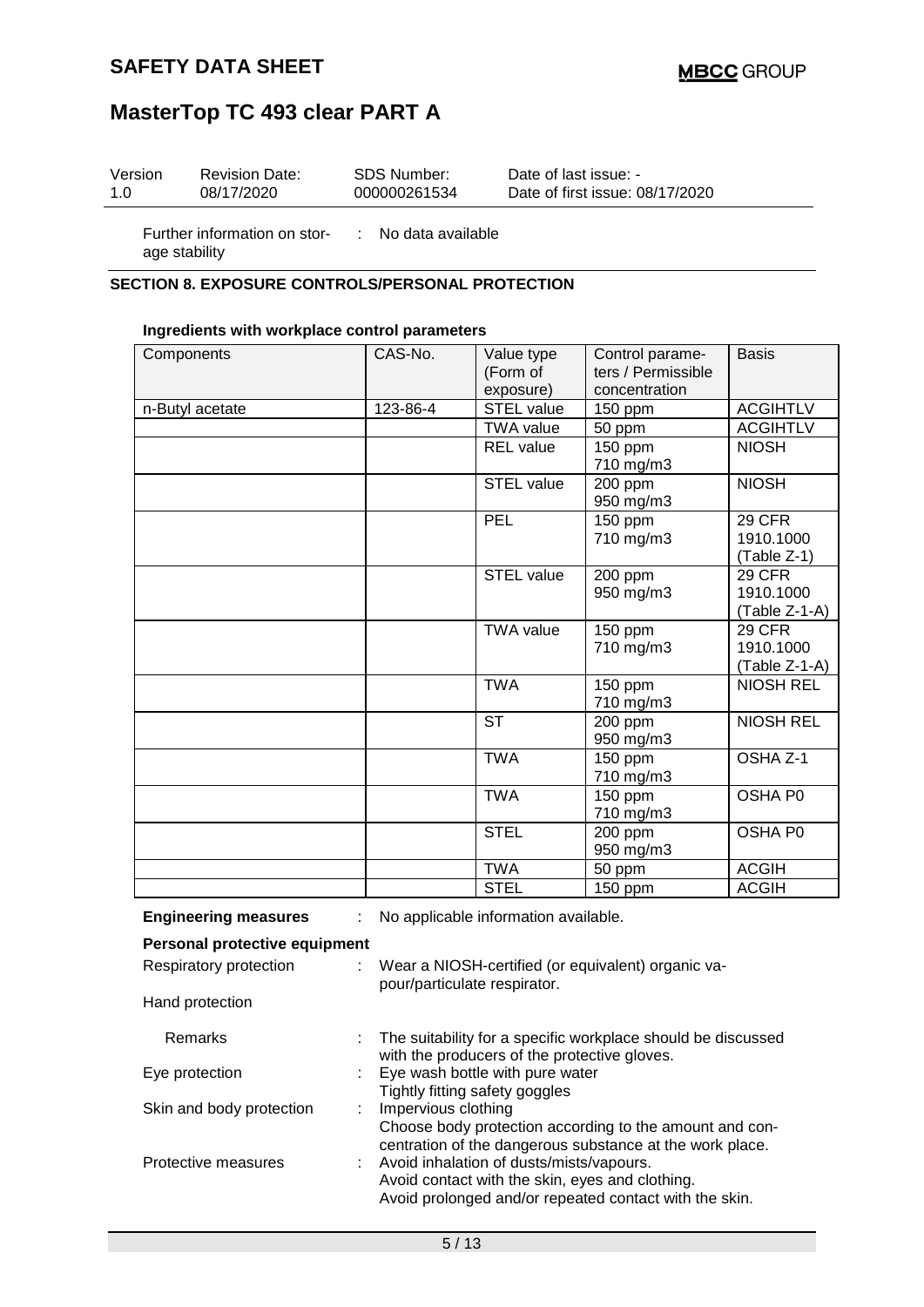| 1.0 | Version             | <b>Revision Date:</b><br>08/17/2020                   |    | SDS Number:<br>000000261534  | Date of last issue: -<br>Date of first issue: 08/17/2020                                                         |
|-----|---------------------|-------------------------------------------------------|----|------------------------------|------------------------------------------------------------------------------------------------------------------|
|     |                     | Hygiene measures                                      |    | and safety practice.         | Handle in accordance with good building materials hygiene<br>Wash hands before breaks and at the end of workday. |
|     |                     | <b>SECTION 9. PHYSICAL AND CHEMICAL PROPERTIES</b>    |    |                              |                                                                                                                  |
|     | Appearance          |                                                       |    | liquid                       |                                                                                                                  |
|     | Color               |                                                       |    |                              | No applicable information available.                                                                             |
|     | Odor                |                                                       |    | product specific             |                                                                                                                  |
|     |                     | Odor Threshold                                        |    | No data available            |                                                                                                                  |
|     | pH                  |                                                       |    | neutral to slightly alkaline |                                                                                                                  |
|     | Melting point       |                                                       |    |                              | No applicable information available.                                                                             |
|     | Boiling point       |                                                       |    | > 212 °F / > 100 °C          | not applicable (for a component of this mixture)                                                                 |
|     | Flash point         |                                                       |    | 100 °F / 38 °C               |                                                                                                                  |
|     |                     |                                                       |    |                              | Method: Flash Point by Tag Closed Tester.                                                                        |
|     |                     | Evaporation rate                                      |    |                              | No applicable information available.                                                                             |
|     |                     | Flammability (solid, gas)                             | ÷. | not determined               |                                                                                                                  |
|     |                     | Upper explosion limit / Upper<br>flammability limit   | ÷  |                              | No applicable information available.                                                                             |
|     |                     | Lower explosion limit / Lower :<br>flammability limit |    |                              | No applicable information available.                                                                             |
|     |                     | Vapor pressure                                        |    | No data available            |                                                                                                                  |
|     |                     | Relative vapor density                                |    |                              | No applicable information available.                                                                             |
|     |                     | Relative density                                      |    |                              | No applicable information available.                                                                             |
|     | Density             |                                                       |    | 8.83 lb/USg (68 °F / 20 °C)  |                                                                                                                  |
|     | <b>Bulk density</b> |                                                       |    | not applicable               |                                                                                                                  |
|     | Solubility(ies)     | Water solubility                                      |    | No data available            |                                                                                                                  |
|     |                     | Solubility in other solvents                          |    |                              | No applicable information available.                                                                             |
|     | octanol/water       | Partition coefficient: n-                             |    |                              | No applicable information available.                                                                             |
|     |                     | Autoignition temperature                              |    | No data available            |                                                                                                                  |
|     |                     | Decomposition temperature                             |    |                              | Vapors may form explosive mixture with air.                                                                      |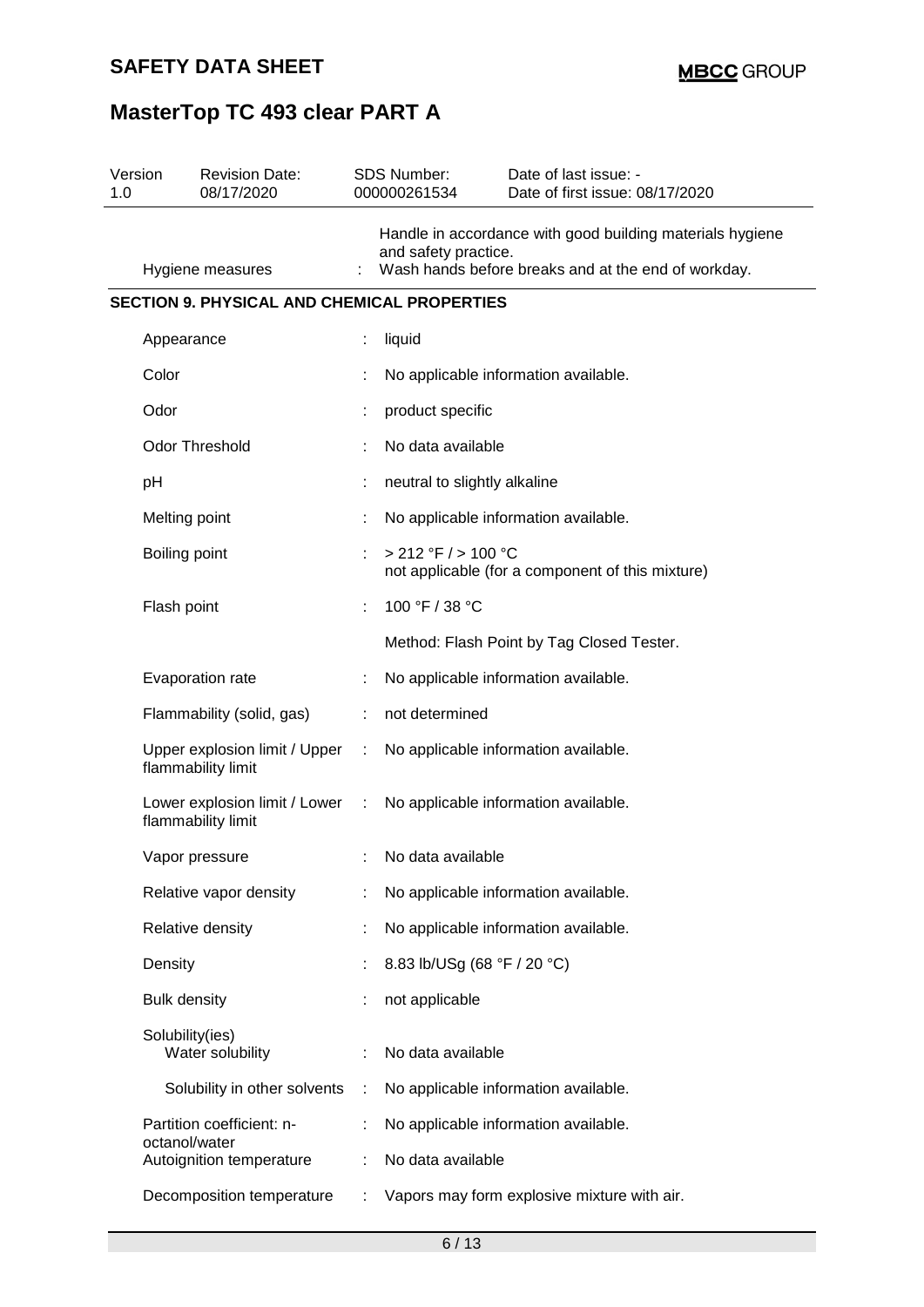| Version<br>1.0 | <b>Revision Date:</b><br>08/17/2020        | <b>SDS Number:</b><br>000000261534 | Date of last issue: -<br>Date of first issue: 08/17/2020                     |
|----------------|--------------------------------------------|------------------------------------|------------------------------------------------------------------------------|
|                |                                            | scribed/indicated.                 | No decomposition if stored and handled as pre-                               |
| Viscosity      | Viscosity, dynamic<br>Viscosity, kinematic |                                    | No applicable information available.<br>No applicable information available. |
|                | <b>Explosive properties</b>                | Not explosive<br>Not explosive     |                                                                              |
|                | Oxidizing properties                       | as oxidizing.                      | Based on its structural properties the product is not classified             |
|                | Sublimation point                          |                                    | No applicable information available.                                         |
|                | Molecular weight                           | No data available                  |                                                                              |

#### **SECTION 10. STABILITY AND REACTIVITY**

| Reactivity<br>Chemical stability<br>Possibility of hazardous reac-<br>tions          | ÷.<br><b>100</b> | : No decomposition if stored and applied as directed.<br>No decomposition if stored and applied as directed.<br>No decomposition if stored and applied as directed.<br>Vapors may form explosive mixture with air. |
|--------------------------------------------------------------------------------------|------------------|--------------------------------------------------------------------------------------------------------------------------------------------------------------------------------------------------------------------|
| Conditions to avoid<br>Incompatible materials<br>Hazardous decomposition<br>products | ÷.               | Heat, flames and sparks.<br>Strong oxidizing agents<br>No hazardous decomposition products if stored and handled<br>as prescribed/indicated.                                                                       |

#### **SECTION 11. TOXICOLOGICAL INFORMATION**

#### **Acute toxicity**

Not classified based on available information.

#### **Product:**

| Acute oral toxicity       | : Remarks: No applicable information available. |
|---------------------------|-------------------------------------------------|
| Acute inhalation toxicity | : Remarks: No applicable information available. |
| Acute dermal toxicity     | : Remarks: No applicable information available. |

#### **Skin corrosion/irritation**

Not classified based on available information.

#### **Product:**

| Remarks |  | May cause skin irritation and/or dermatitis. |
|---------|--|----------------------------------------------|
|---------|--|----------------------------------------------|

#### **Serious eye damage/eye irritation**

Not classified based on available information.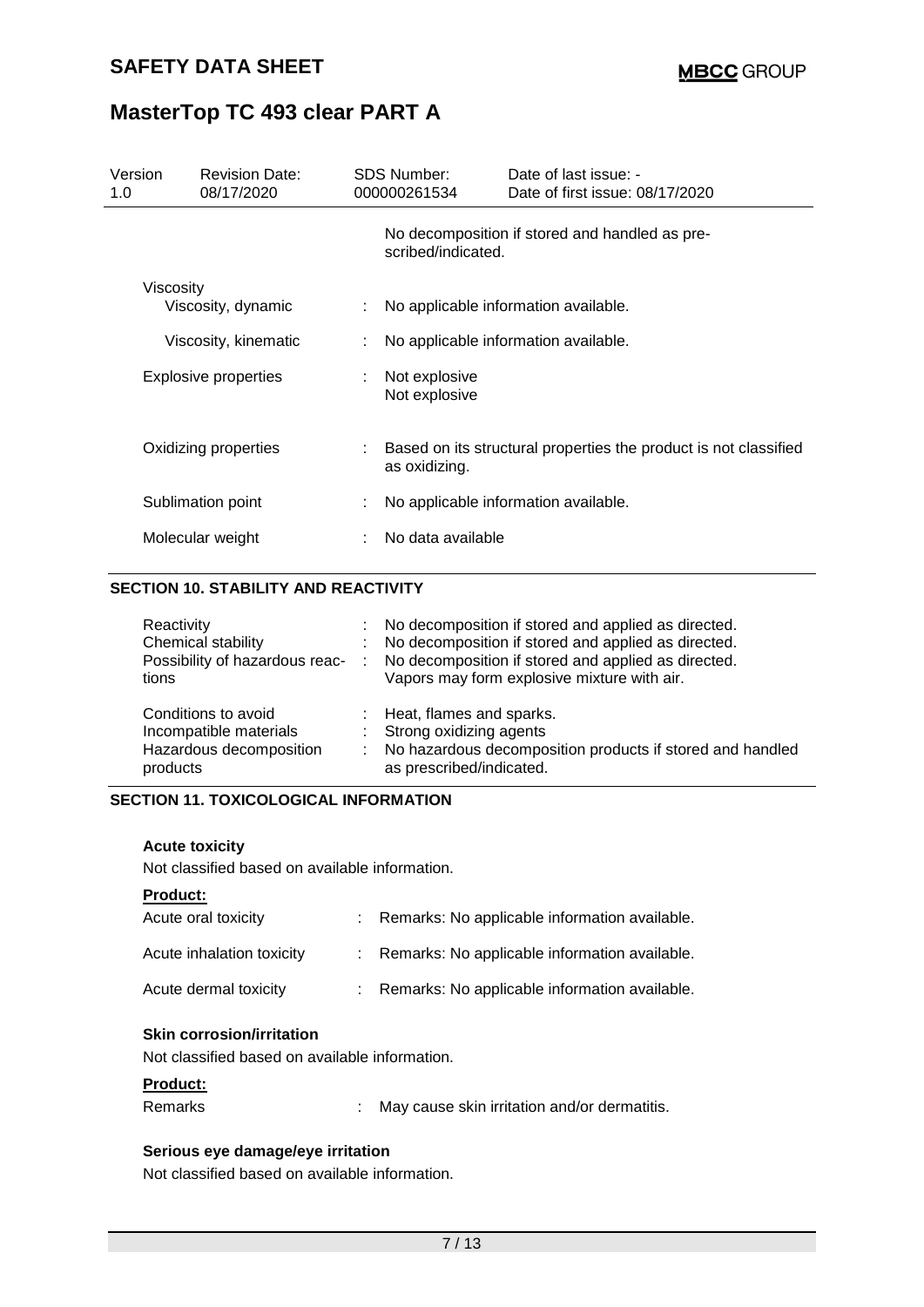| Version<br>1.0                                               | <b>Revision Date:</b><br>08/17/2020                                                | <b>SDS Number:</b><br>000000261534 | Date of last issue: -<br>Date of first issue: 08/17/2020                                                                                                                                 |  |
|--------------------------------------------------------------|------------------------------------------------------------------------------------|------------------------------------|------------------------------------------------------------------------------------------------------------------------------------------------------------------------------------------|--|
| <b>Product:</b><br>Remarks                                   |                                                                                    | and the skin.                      | Vapors may cause irritation to the eyes, respiratory system                                                                                                                              |  |
|                                                              | Respiratory or skin sensitization                                                  |                                    |                                                                                                                                                                                          |  |
|                                                              | <b>Skin sensitization</b><br>May cause an allergic skin reaction.                  |                                    |                                                                                                                                                                                          |  |
|                                                              | <b>Respiratory sensitization</b><br>Not classified based on available information. |                                    |                                                                                                                                                                                          |  |
| Product:<br><b>Remarks</b>                                   |                                                                                    |                                    | Causes sensitization.                                                                                                                                                                    |  |
|                                                              | <b>Germ cell mutagenicity</b><br>Not classified based on available information.    |                                    |                                                                                                                                                                                          |  |
|                                                              | Carcinogenicity<br>Not classified based on available information.                  |                                    |                                                                                                                                                                                          |  |
| <b>Reproductive toxicity</b><br>May damage the unborn child. |                                                                                    |                                    |                                                                                                                                                                                          |  |
|                                                              | <b>STOT-single exposure</b><br>May cause drowsiness or dizziness.                  |                                    |                                                                                                                                                                                          |  |
|                                                              | <b>STOT-repeated exposure</b><br>Not classified based on available information.    |                                    |                                                                                                                                                                                          |  |
|                                                              | <b>Aspiration toxicity</b><br>Not classified based on available information.       |                                    |                                                                                                                                                                                          |  |
| <b>Product:</b>                                              | No aspiration hazard expected.                                                     |                                    |                                                                                                                                                                                          |  |
|                                                              | <b>Further information</b>                                                         |                                    |                                                                                                                                                                                          |  |
| Product:<br><b>Remarks</b>                                   |                                                                                    | narcotic effects.                  | Symptoms of overexposure may be headache, dizziness,<br>tiredness, nausea and vomiting.<br>Concentrations substantially above the TLV value may cause<br>Solvents may degrease the skin. |  |

**Ecotoxicity** No data available

**Persistence and degradability**

No data available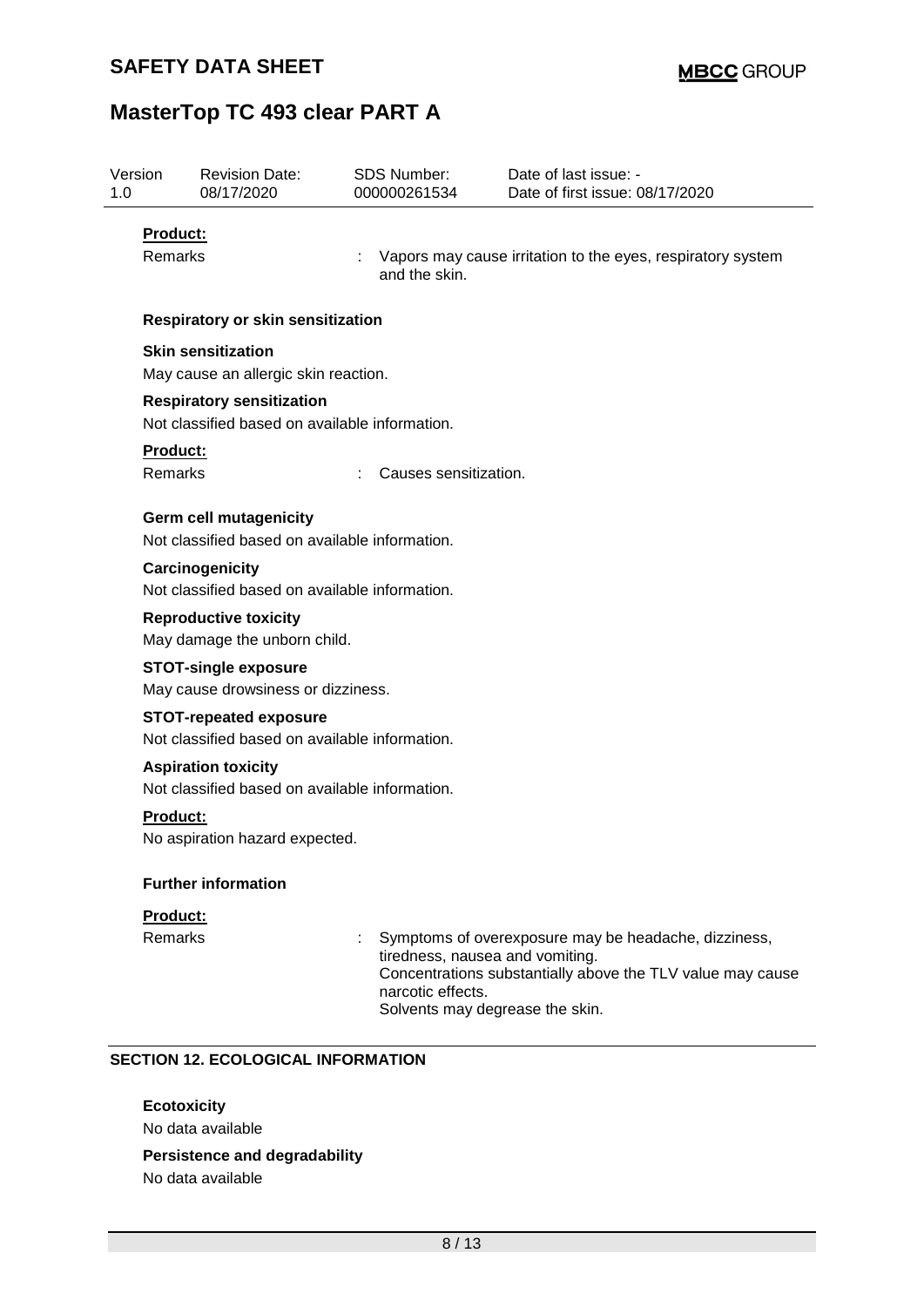| Version<br>1.0 |                                            | <b>Revision Date:</b><br>08/17/2020                |                               | <b>SDS Number:</b><br>000000261534                                                                                          | Date of last issue: -<br>Date of first issue: 08/17/2020                                                                                                 |  |
|----------------|--------------------------------------------|----------------------------------------------------|-------------------------------|-----------------------------------------------------------------------------------------------------------------------------|----------------------------------------------------------------------------------------------------------------------------------------------------------|--|
|                |                                            | <b>Bioaccumulative potential</b>                   |                               |                                                                                                                             |                                                                                                                                                          |  |
|                | Components:                                |                                                    |                               |                                                                                                                             |                                                                                                                                                          |  |
|                |                                            | n-Butyl acetate:                                   |                               |                                                                                                                             |                                                                                                                                                          |  |
|                | Partition coefficient: n-<br>octanol/water |                                                    | pH: 7<br>GLP: yes             | : Pow: 200 (77 °F / 25 °C)<br>log Pow: 2.3 (77 °F / 25 °C)<br>Method: Partition coefficient (n-octanol/water), HPLC method. |                                                                                                                                                          |  |
|                |                                            | bis(1,2,2,6,6-pentamethyl-4-piperidyl)sebacate:    |                               |                                                                                                                             |                                                                                                                                                          |  |
|                | octanol/water                              | Partition coefficient: n-                          | : Remarks: No data available. |                                                                                                                             |                                                                                                                                                          |  |
|                |                                            | Methyl 1,2,2,6,6-pentamethyl-4-piperidyl sebacate: |                               |                                                                                                                             |                                                                                                                                                          |  |
|                | octanol/water                              | Partition coefficient: n-                          |                               | $\therefore$ Remarks: No data available.                                                                                    |                                                                                                                                                          |  |
|                |                                            | <b>Mobility in soil</b>                            |                               |                                                                                                                             |                                                                                                                                                          |  |
|                |                                            | No data available                                  |                               |                                                                                                                             |                                                                                                                                                          |  |
|                |                                            | Other adverse effects                              |                               |                                                                                                                             |                                                                                                                                                          |  |
|                | <b>Product:</b>                            |                                                    |                               |                                                                                                                             |                                                                                                                                                          |  |
|                | mation                                     | Additional ecological infor-                       |                               | Harmful to aquatic life.                                                                                                    | An environmental hazard cannot be excluded in the event of<br>unprofessional handling or disposal.<br>Harmful to aquatic life with long lasting effects. |  |

#### **SECTION 13. DISPOSAL CONSIDERATIONS**

| <b>Disposal methods</b> |                                                                                                                                       |
|-------------------------|---------------------------------------------------------------------------------------------------------------------------------------|
| Waste from residues     | Do not contaminate ponds, waterways or ditches with chemi-<br>cal or used container.                                                  |
|                         | Dispose of in accordance with national, state and local regula-<br>tions.<br>Do not discharge into drains/surface waters/groundwater. |
| Contaminated packaging  | Contaminated packaging should be emptied as far as possible<br>and disposed of in the same manner as the sub-<br>stance/product.      |

### **SECTION 14. TRANSPORT INFORMATION**

#### **International Regulations**

| <b>UNRTDG</b>        |    |                                                      |
|----------------------|----|------------------------------------------------------|
| UN number            |    | $\therefore$ UN 1993                                 |
| Proper shipping name |    | : FLAMMABLE LIQUID, N.O.S.<br>(METHOXYPROPYLACETATE) |
| Class                |    | : 3                                                  |
| Packing group        | t. | Ш                                                    |
| Labels               |    | $\therefore$ 3                                       |
|                      |    |                                                      |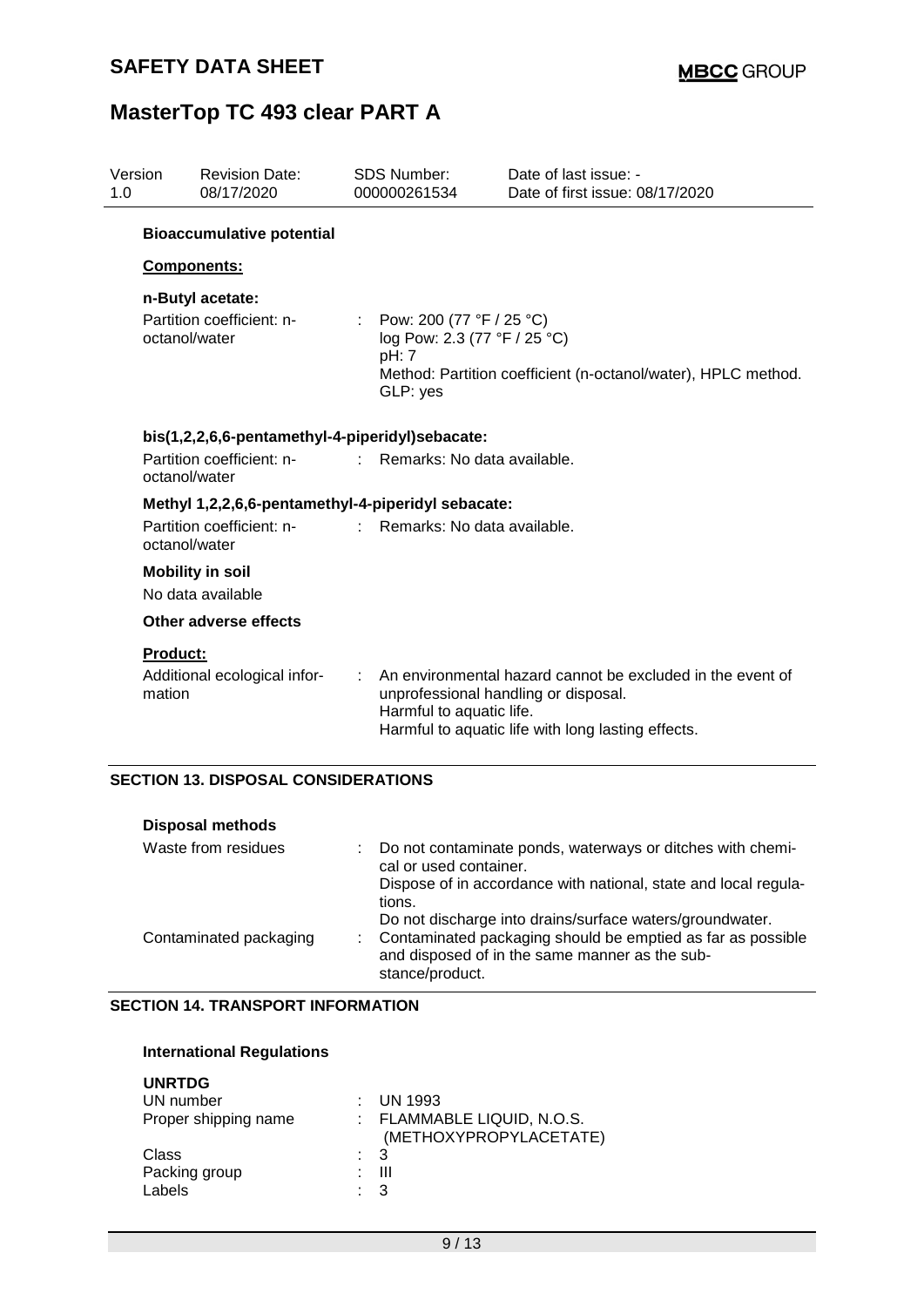| Version<br>1.0 | <b>Revision Date:</b><br>08/17/2020                                                                                                                                                                        | <b>SDS Number:</b><br>000000261534                                                                     | Date of last issue: -<br>Date of first issue: 08/17/2020                                                                                                                                                                                                                                                |
|----------------|------------------------------------------------------------------------------------------------------------------------------------------------------------------------------------------------------------|--------------------------------------------------------------------------------------------------------|---------------------------------------------------------------------------------------------------------------------------------------------------------------------------------------------------------------------------------------------------------------------------------------------------------|
|                | <b>IATA-DGR</b><br>UN/ID No.<br>Proper shipping name<br>Class<br>Packing group<br>Labels<br>Packing instruction (cargo<br>aircraft)<br>Packing instruction (passen- :<br>ger aircraft)<br><b>IMDG-Code</b> | <b>UN 1993</b><br>: FLAMMABLE LIQUID, N.O.S.<br>3<br>$\mathbf{III}$<br>Flammable Liquids<br>366<br>355 | (METHOXYPROPYLACETATE)                                                                                                                                                                                                                                                                                  |
|                | UN number<br>Proper shipping name<br>Class<br>Packing group<br>Labels<br>EmS Code<br>Marine pollutant                                                                                                      | : UN 1993<br>: FLAMMABLE LIQUID, N.O.S.<br>3<br>$\mathbf{III}$<br>3<br>F-E, S-E<br>no                  | (METHOXYPROPYLACETATE)                                                                                                                                                                                                                                                                                  |
|                | Not applicable for product as supplied.<br><b>Domestic regulation</b>                                                                                                                                      |                                                                                                        | Transport in bulk according to Annex II of MARPOL 73/78 and the IBC Code                                                                                                                                                                                                                                |
|                | <b>49 CFR</b><br>UN/ID/NA number<br>Proper shipping name<br>Class<br>Packing group<br>Labels<br><b>ERG Code</b><br>Marine pollutant                                                                        | $:$ UN 1993<br>FLAMMABLE LIQUID, N.O.S.<br>3<br>$\mathbf{III}$<br><b>FLAMMABLE LIQUID</b><br>128<br>no | (METHOXYPROPYLACETATE)                                                                                                                                                                                                                                                                                  |
|                | <b>Special precautions for user</b>                                                                                                                                                                        |                                                                                                        |                                                                                                                                                                                                                                                                                                         |
|                | iations in regional or country regulations.                                                                                                                                                                |                                                                                                        | The transport classification(s) provided herein are for informational purposes only, and solely<br>based upon the properties of the unpackaged material as it is described within this Safety Data<br>Sheet. Transportation classifications may vary by mode of transportation, package sizes, and var- |
|                | <b>SECTION 15. REGULATORY INFORMATION</b>                                                                                                                                                                  |                                                                                                        |                                                                                                                                                                                                                                                                                                         |
|                | <b>US State Regulations</b>                                                                                                                                                                                |                                                                                                        |                                                                                                                                                                                                                                                                                                         |
|                | Pennsylvania Right To Know                                                                                                                                                                                 |                                                                                                        |                                                                                                                                                                                                                                                                                                         |
|                | n-Butyl acetate                                                                                                                                                                                            |                                                                                                        | 123-86-4                                                                                                                                                                                                                                                                                                |

**New Jersey Right To Know** n-Butyl acetate 123-86-4 **California Prop. 65**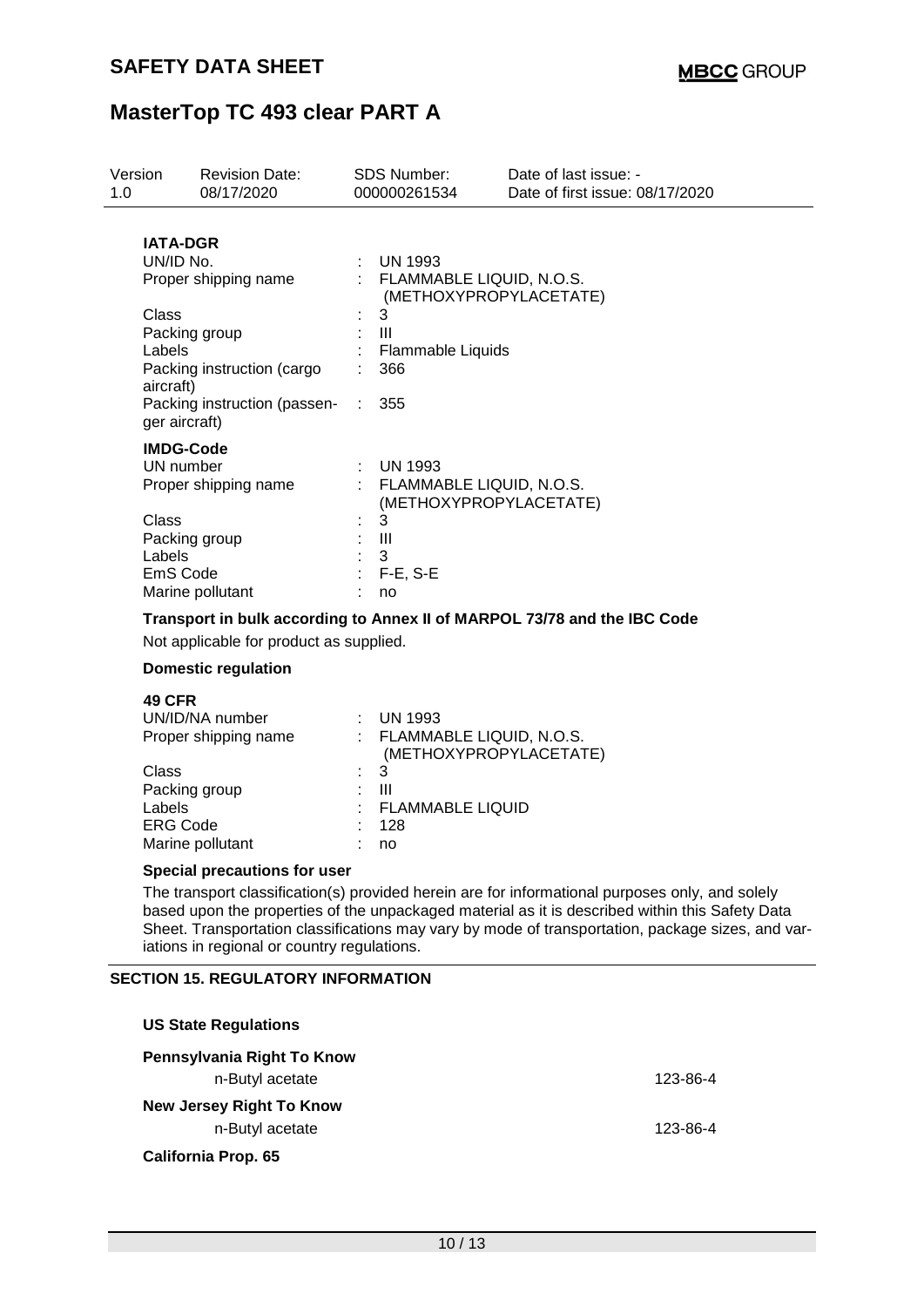| Version | <b>Revision Date:</b> | SDS Number:  | Date of last issue: -           |
|---------|-----------------------|--------------|---------------------------------|
| 1.0     | 08/17/2020            | 000000261534 | Date of first issue: 08/17/2020 |

WARNING: This product can expose you to chemicals including benzene, which is/are known to the State of California to cause cancer and birth defects or other reproductive harm. For more information go to www.P65Warnings.ca.gov.

#### **The ingredients of this product are reported in the following inventories:**

TSCA : On the inventory, or in compliance with the inventory

#### **SECTION 16. OTHER INFORMATION**



#### **Full text of other abbreviations**

| $1-A$                                                                 | 29 CFR 1910.1000 (Table Z- : OSHA - Table Z-1-A (29 CFR 1910.1000)                              |
|-----------------------------------------------------------------------|-------------------------------------------------------------------------------------------------|
| 1)                                                                    | 29 CFR 1910.1000 (Table Z- : OSHA - Table Z-1 (Limits for Air Contaminants) 29 CFR<br>1910.1000 |
| <b>ACGIH</b>                                                          | : USA. ACGIH Threshold Limit Values (TLV)                                                       |
| <b>ACGIHTLV</b>                                                       | : American Conference of Governmental Industrial Hygienists -<br>threshold limit values (US)    |
| <b>NIOSH</b>                                                          | : NIOSH Pocket Guide to Chemical Hazards (US)                                                   |
| NIOSH REL                                                             | : USA. NIOSH Recommended Exposure Limits                                                        |
| OSHA P0                                                               | : USA. OSHA - TABLE Z-1 Limits for Air Contaminants -<br>1910.1000                              |
| OSHA Z-1                                                              | : USA. Occupational Exposure Limits (OSHA) - Table Z-1 Lim-<br>its for Air Contaminants         |
|                                                                       | 29 CFR 1910.1000 (Table Z-: Short Term Exposure Limit (STEL):                                   |
| 1-A) / STEL value                                                     |                                                                                                 |
| 1-A) / TWA value                                                      | 29 CFR 1910.1000 (Table Z- : Time Weighted Average (TWA):                                       |
| 29 CFR 1910.1000 (Table Z- : Permissible exposure limit<br>$1)$ / PEL |                                                                                                 |
| ACGIH / TWA<br>ACGIH / STEL                                           | $\therefore$ 8-hour, time-weighted average<br>Short-term exposure limit                         |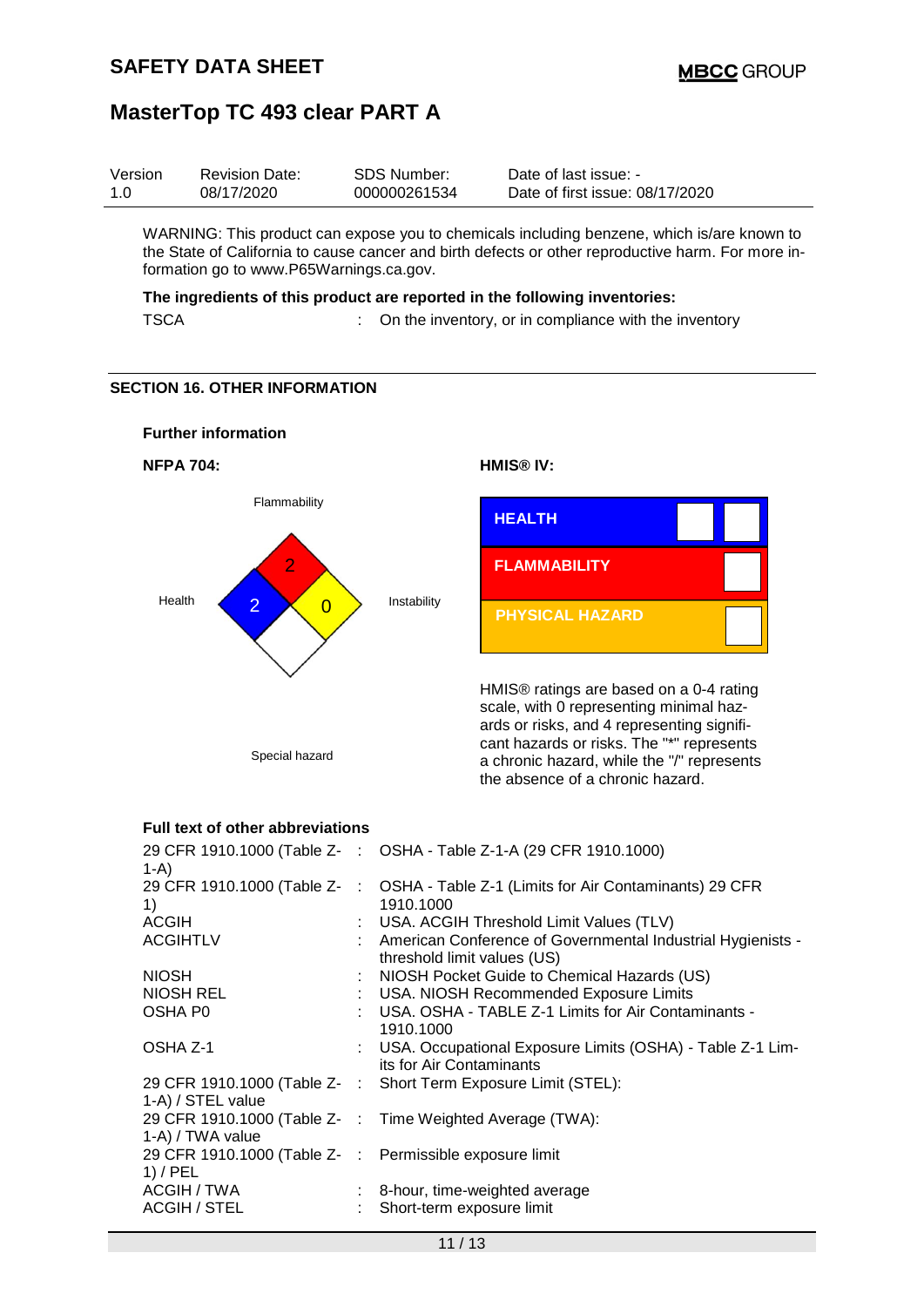| Version<br>1.0 | <b>Revision Date:</b><br>08/17/2020                                       | <b>SDS Number:</b><br>000000261534                                  | Date of last issue: -<br>Date of first issue: 08/17/2020                                       |
|----------------|---------------------------------------------------------------------------|---------------------------------------------------------------------|------------------------------------------------------------------------------------------------|
|                | <b>ACGIHTLV / STEL value</b><br>ACGIHTLV / TWA value<br>NIOSH / REL value | : Short Term Exposure Limit (STEL):<br>Time Weighted Average (TWA): | : Recommended exposure limit (REL):                                                            |
|                | NIOSH / STEL value                                                        | : Short Term Exposure Limit (STEL):                                 |                                                                                                |
|                | NIOSH REL / TWA                                                           |                                                                     | : Time-weighted average concentration for up to a 10-hour<br>workday during a 40-hour workweek |
|                | NIOSH REL / ST                                                            | at any time during a workday                                        | : STEL - 15-minute TWA exposure that should not be exceeded                                    |
|                | OSHA P0 / TWA                                                             | : 8-hour time weighted average                                      |                                                                                                |
|                | OSHA PO / STEL                                                            | Short-term exposure limit                                           |                                                                                                |
|                | OSHA Z-1 / TWA                                                            | : 8-hour time weighted average                                      |                                                                                                |

AICS - Australian Inventory of Chemical Substances; ASTM - American Society for the Testing of Materials; bw - Body weight; CERCLA - Comprehensive Environmental Response, Compensation, and Liability Act; CMR - Carcinogen, Mutagen or Reproductive Toxicant; DIN - Standard of the German Institute for Standardisation; DOT - Department of Transportation; DSL - Domestic Substances List (Canada); ECx - Concentration associated with x% response; EHS - Extremely Hazardous Substance; ELx - Loading rate associated with x% response; EmS - Emergency Schedule; ENCS - Existing and New Chemical Substances (Japan); ErCx - Concentration associated with x% growth rate response; ERG - Emergency Response Guide; GHS - Globally Harmonized System; GLP - Good Laboratory Practice; HMIS - Hazardous Materials Identification System; IARC - International Agency for Research on Cancer; IATA - International Air Transport Association; IBC - International Code for the Construction and Equipment of Ships carrying Dangerous Chemicals in Bulk; IC50 - Half maximal inhibitory concentration; ICAO - International Civil Aviation Organization; IECSC - Inventory of Existing Chemical Substances in China; IMDG - International Maritime Dangerous Goods; IMO - International Maritime Organization; ISHL - Industrial Safety and Health Law (Japan); ISO - International Organisation for Standardization; KECI - Korea Existing Chemicals Inventory; LC50 - Lethal Concentration to 50 % of a test population; LD50 - Lethal Dose to 50% of a test population (Median Lethal Dose); MARPOL - International Convention for the Prevention of Pollution from Ships; MSHA - Mine Safety and Health Administration; n.o.s. - Not Otherwise Specified; NFPA - National Fire Protection Association; NO(A)EC - No Observed (Adverse) Effect Concentration; NO(A)EL - No Observed (Adverse) Effect Level; NOELR - No Observable Effect Loading Rate; NTP - National Toxicology Program; NZIoC - New Zealand Inventory of Chemicals; OECD - Organization for Economic Co-operation and Development; OPPTS - Office of Chemical Safety and Pollution Prevention; PBT - Persistent, Bioaccumulative and Toxic substance; PICCS - Philippines Inventory of Chemicals and Chemical Substances; (Q)SAR - (Quantitative) Structure Activity Relationship; RCRA - Resource Conservation and Recovery Act; REACH - Regulation (EC) No 1907/2006 of the European Parliament and of the Council concerning the Registration, Evaluation, Authorisation and Restriction of Chemicals; RQ - Reportable Quantity; SADT - Self-Accelerating Decomposition Temperature; SARA - Superfund Amendments and Reauthorization Act; SDS - Safety Data Sheet; TCSI - Taiwan Chemical Substance Inventory; TSCA - Toxic Substances Control Act (United States); UN - United Nations; UNRTDG - United Nations Recommendations on the Transport of Dangerous Goods; vPvB - Very Persistent and Very Bioaccumulative

Revision Date : 08/17/2020

We support worldwide Responsible Care® initiatives. We value the health and safety of our employees, customers, suppliers and neighbors, and the protection of the environment. Our commitment to Responsible Care is integral to conducting our business and operating our facilities in a safe and environmentally responsible fashion, supporting our customers and suppliers in ensuring the safe and environmentally sound handling of our products, and minimizing the impact of